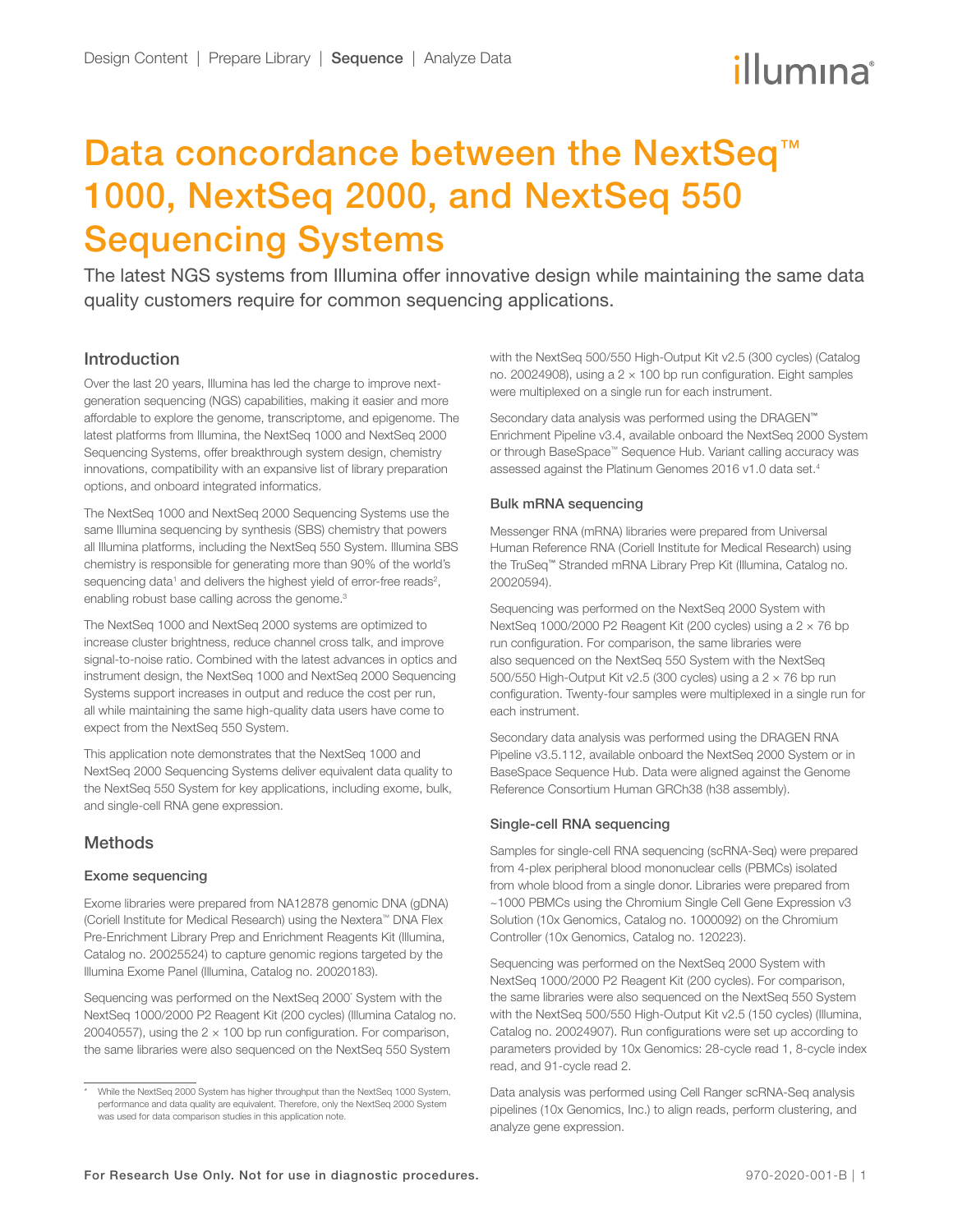### **Results**

#### Exome sequencing

Primary and secondary analysis metrics, including precision and recall for both single nucleotide variants (SNVs) and insertions/deletions (indels), run output (yield), error rate, % aligned reads, mean target coverage depth, and uniformity of coverage, were evaluated. Both the NextSeq 550 and NextSeq 2000 Systems exceeded published specifications for sequencing output and data quality, with excellent performance on both sequencing platforms (Table 1). These data demonstrate that exome sequencing results on the NextSeq 2000 System are equivalent to the NextSeq 550 System, with both platforms producing high-quality data and highly accurate variant calling.

#### Table 1: Equivalent performance for exome sequencing

|                                         | NextSeq 550<br>System | NextSeg 2000<br><b>System Run 1</b> | NextSeg 2000<br><b>System Run 2</b> |  |
|-----------------------------------------|-----------------------|-------------------------------------|-------------------------------------|--|
| Primary run metrics                     |                       |                                     |                                     |  |
| <b>Clusters PF</b>                      | 514.2M                | 573.0M                              | 565.1M                              |  |
| Yield                                   | 103.9 Gb              | 114.6 Gb                            | 113.1 Gb                            |  |
| % Q30                                   | 92.20%                | 94.14%                              | 94.15%                              |  |
| Error rate                              | 0.34%                 | 0.16%                               | 0.16%                               |  |
| Secondary analysis metrics <sup>a</sup> |                       |                                     |                                     |  |
| Autosome callability                    | 95.61%                | 96.90%                              | 96.90%                              |  |
| % aligned reads                         | 99.15%                | 99.53%                              | 99.50%                              |  |
| Mean target coverage<br>depth           | 78.05                 | 81.87                               | 82.42                               |  |
| Uniformity of coverage                  | 93.20%                | 96.92%                              | 96.94%                              |  |
| SNV precision                           | 99.3%                 | 99.56%                              | 99.59%                              |  |
| SNV recall                              | 94.1%                 | 94.88%                              | 94.94%                              |  |
| Indel precision                         | 88.0%                 | 95.34%                              | 95.71%                              |  |
| Indel recall                            | 83.3%                 | 84.90%                              | 84.97%                              |  |
| a. Averaged over 12 samples.            |                       |                                     |                                     |  |

#### Bulk mRNA sequencing

Both the NextSeq 550 and NextSeq 2000 Systems exceeded published specifications for sequencing output and data quality (Table 2). Quantification of specific RNA targets by bulk mRNA-Seq showed excellent concordance between the two platforms ( $R^2 > 0.99$ ) across four replicates (Figure 1). These data reinforce the findings that the NextSeq 2000 System produces data quality equivalent to the NextSeq 550 System for quantifying mRNA expression levels.

| Table 2: Equivalent performance for bulk mRNA-Seq |  |  |  |
|---------------------------------------------------|--|--|--|
|---------------------------------------------------|--|--|--|

| <b>Metric</b>                                    | NextSeg 550<br>System | NextSeq 2000<br>System Run 1 | NextSeq 2000<br><b>System Run 2</b> |
|--------------------------------------------------|-----------------------|------------------------------|-------------------------------------|
| <b>Clusters PF</b>                               | 422.4M                | 537.8M                       | 531.4M                              |
| Yield                                            | 63.6 Gb               | 80.2 Gb                      | 79.75 Gb                            |
| % Q30                                            | 92.85%                | 92.93%                       | 92.28%                              |
| Error rate                                       | 0.27%                 | 0.14%                        | 0.16%                               |
| Mean no. of genes<br>detected ( $n = 24$ )       | 24.355                | 26.507                       | 24.739                              |
| Mean no. of transcripts<br>detected ( $n = 24$ ) | 74,387                | 88,125                       | 81,948                              |



Figure 1: Highly concordant results for mRNA-Seq-Quantification of specific RNA targets by bulk mRNA-Seq using the NextSeq 550 System are plotted on the y-axis. Results using the NextSeq 2000 System are plotted on the x-axis. Concordance of data is observed along the  $y = x$  trendline ( $R^2 > 0.99$  across four replicates).

#### Single-cell whole-transcriptome sequencing

The NextSeq 550 and NextSeq 2000 Systems exceeded published specifications for sequencing output and data quality (Table 3). Quantification of individual cells using unique molecular identifiers (UMIs) in scRNA-Seq showed excellent concordance between the two platforms ( $R^2 > 0.99$ ) across four replicates (Figure 2). These data further demonstrate that the NextSeq 2000 System produces data quality equivalent to the NextSeq 550 System for scRNA-Seq studies.

#### Table 3: Equivalent performance for scRNA-Seq

| <b>Metric</b>                 | NextSeq 550<br>System | NextSeq 2000<br>System Run 1 | NextSeq 2000<br><b>System Run 2</b> |
|-------------------------------|-----------------------|------------------------------|-------------------------------------|
| <b>Clusters PF</b>            | 454.8M                | 498.7M                       | 530.1M                              |
| Yield                         | 53.2 Gb               | 58.3 Gb                      | 62.0 Gb                             |
| % Q30 R1                      | 96.28%                | 94.05%                       | 93.91%                              |
| % Q30 R2                      | 87.73%                | 91.35%                       | 91.51%                              |
| Frror rate                    | 0.29%                 | 0.14%                        | 0.14%                               |
| No. of genes detected         | 18.529                | 18.541                       | 18.438                              |
| Median UMI counts<br>per cell | 5220                  | 5175                         | 5132                                |
| Fraction of reads in cells    | 95.05%                | 94.95%                       | 94.93%                              |
| Estimated no. of cells        | 1181                  | 1185                         | 1184                                |